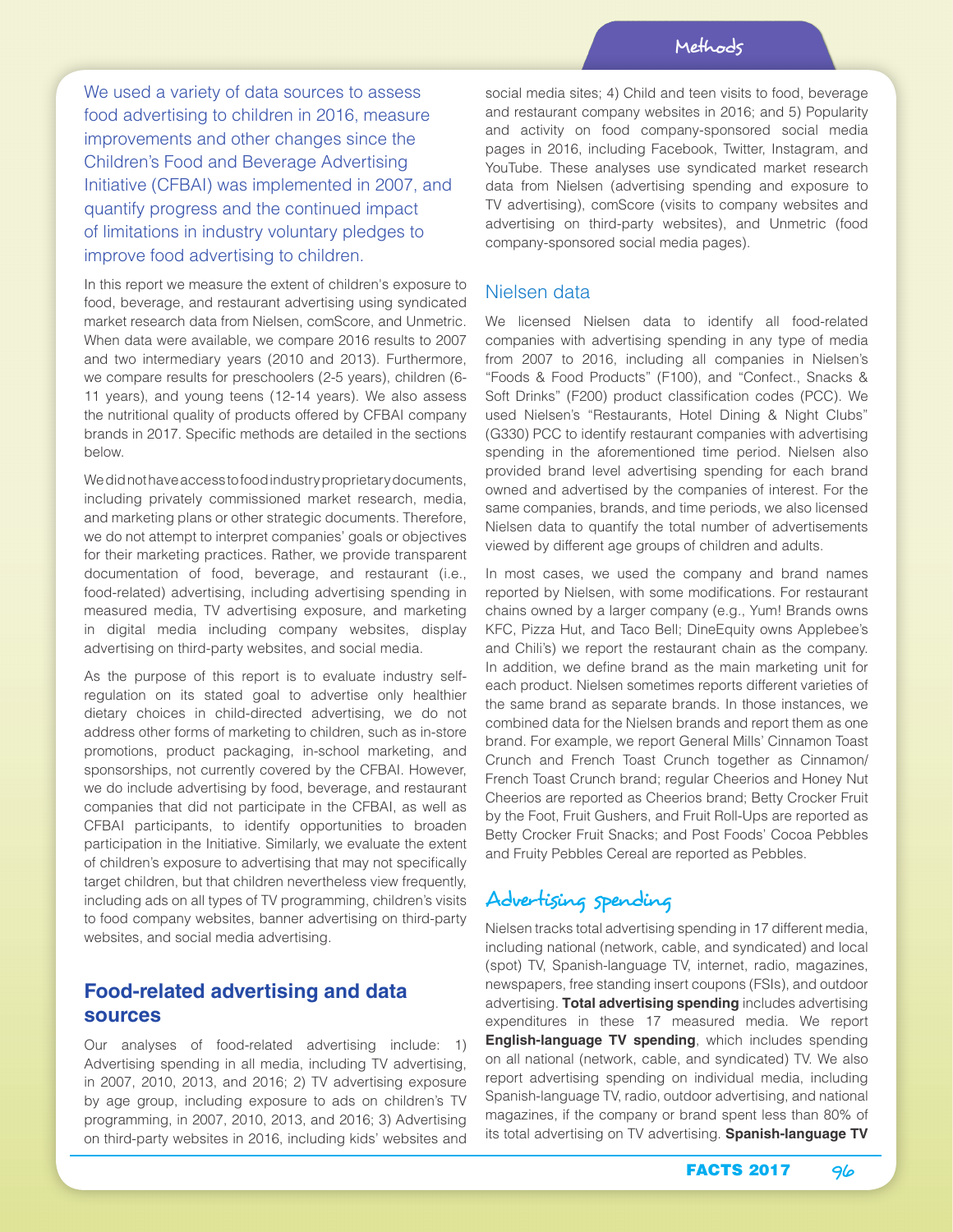**advertising** includes advertising placed on Spanish cable and broadcast TV networks (e.g., Univision, Telemundo).

## TV viewing times

We licensed TV viewing data from Nielsen to calculate average **TV viewing times** for preschoolers (ages 2-5), children (ages 6-11), young teens (ages 12-14), and adults (ages 18-49). This measure provides the average hours of TV viewed by individuals in each age group, which includes TV programming viewed on broadcast, cable, syndicated, and spot networks. We used TV viewing time data to measure relative TV viewing between youth age groups versus adults. These numbers were calculated by dividing TV viewing time for preschoolers (2-5 years), children (6-11 years), or young teens (12-14 years) by TV viewing time for adults (18-49 years). In 2016, the difference in TV viewing time for preschoolers versus adults was 0.94 (i.e. preschoolers viewed 6% less TV than adults), and 0.74 and 0.63 for children-to-adults and young teens-to-adults, respectively. Differences in TV viewing time between groups are compared to differences in exposure to TV advertising between groups.

## TV advertising exposure

To measure exposure to TV advertising, we licensed gross rating points (GRP) data from Nielsen. GRPs measure the total audience delivered by a brand's media schedule, expressed as a percentage of the population that was exposed to each commercial over a specified period of time across all types of TV programming. GRPs are the advertising industry's standard measure to assess audience exposure to advertising campaigns, and Nielsen is the most widely used source for these data.<sup>4</sup> GRPs, therefore, provide an objective assessment of advertising exposure. In addition, GRPs can be used to measure advertisements delivered to a specific audience, or targeting a specific age group or other demographic trait (also known as target rating points or TRPs), and provide a per capita measure to examine relative exposure between groups. For example, if a brand had 2,000 GRPs in 2016 for children and 1,000 GRPs for adults, then we can conclude that on average children saw twice as many ads for that brand in 2016 compared with adults.

We obtained GRP data from 2007 to 2016, for preschoolers (ages 2-5), children (ages 6-11), young teens (ages 12-14), and adults (ages 18-49). In some analyses, we also examined preschoolers and children (ages 2-11) combined. These data provide total exposure to advertising on national (network, cable, and syndicated) TV. We did not obtain GRP data for local (i.e., spot market) TV as spot market data were not available for all age groups.

Nielsen calculates GRPs as the sum of all advertising exposures for all individuals within a demographic group, including multiple exposures for individuals (i.e., gross impressions), divided by the size of the population, and multiplied by 100. GRPs can be difficult to interpret, so we also use GRP data to calculate the following TV advertising measures:

**Average number of TV ads viewed** is calculated by dividing total GRPs for a specific age group during a specific time period by 100. It provides a measure of ads viewed by individuals in that age group during the time period measured. For example, if Nielsen reports 2,000 GRPs for children for a brand in 2016, we can conclude that on average all children viewed 20 ads for that brand in 2016.

As GRPs provide a per capita measure of advertising exposure for specific demographic groups, we also used GRPs to measure relative exposure to advertising between youth age groups versus adults. **Targeted ratios** are calculated by dividing GRPs for preschoolers (2-5 years), children (6-11 years), or young teens (12-14 years) by GRPs for adults (18- 49 years)

A targeted ratio greater than the difference in TV viewing time between age groups indicates that persons in the group of interest viewed more TV ads for a particular brand than would be expected given differences in amount of TV they watched (i.e., someone who watches more TV would be expected to view more TV ads). For example, a brand with a targeted ratio for children that was higher than the ratio of TV viewing for children versus adults would indicate that the brand may have targeted children by placing its advertising in TV programming that they were more likely to watch (e.g., children's TV).

We also obtained GRP data by TV network distributor for children's programming only. Nielsen classifies **children's TV** as the following program types: child day animation, child day-live, child evening, child multi-weekly, and child news-information. We also identified a subset of children's TV programming for which preschoolers were the primary audience. **Preschool TV** networks included BabyTV, Nickjr., and Sprout. For all brands and companies included in our analysis, we report children's exposure to TV advertising on children's TV separately and as a percentage of total TV ad exposure.

In addition, we used Nielsen GRP data to identify **top-50 brands**, which included the 50 brands with the most TV advertisements viewed by preschoolers and children combined (ages 2-11) in 2016. GRP data for top-50 brands was also obtained for young teens (ages 12-14) and adults (ages 18-49) to examine relative exposure between groups. Top-50 brands from non-CFBAI companies were included in our analysis of non-participating (i.e. non-CFBAI) companies.

#### comScore data

comScore provided data on food marketing that occurs on the internet, including banner ads placed by food companies on third-party websites and visits to food companies' own websites. comScore captures the internet behavior of a representative panel of about 350,000 users in the United States.<sup>5</sup> comScore provides data for websites visited on personal computers by at least 30 panel members in a given quarter, but does not provide visits on mobile devices for youth under age 18. It is the nation's largest existing internet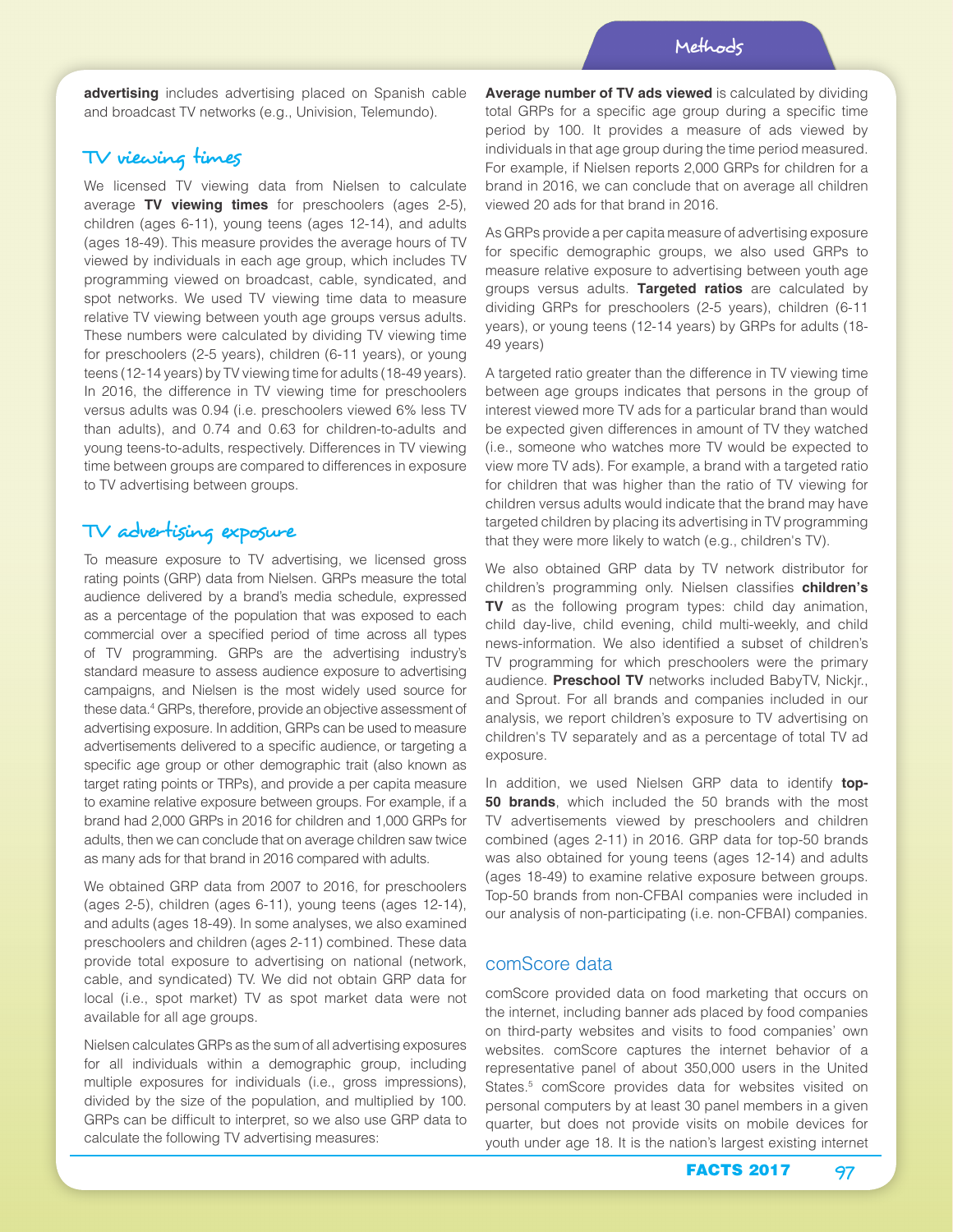audience measurement panel. The firm collects data at both the household and individual level using Session Assignment Technology, which can identify computer users without requiring them to log in. The company uses these panel data to extrapolate its findings to the total U.S. population. Companies participating with comScore can also have census tags placed on their web content and advertisements to further refine audience estimates.

# Banner advertising on third-party websites

Data for exposure to food-related **banner advertisements** on third-party websites (i.e. ads placed on websites sponsored by other companies, such as Nick.com, Facebook.com, and YouTube.com, to attract visitors to the advertiser's own website) were extracted from the comScore Ad Metrix Advertiser Report.<sup>6</sup> comScore measures image-based banner advertisements embedded in third-party websites that are completely downloaded and viewable on a panel member's web browser. Ad Metrix, therefore, measures individual exposure to banner ads presented in rich media (SWF files) and traditional image-based ads (JPEG and GIF files). It does not capture text, video, or html-based ads. Ad Metrix also identifies the unique user viewing the advertisement, the thirdparty website on which the advertisement was viewed, and the company sponsoring the advertisement.

Banner ad impressions were collected from Ad Metrix for January through December 2016. The Product Dictionary from comScore was used to determine all banner advertisements placed by the companies in our analysis. comScore provides **banner ad impressions** (i.e., the number of times a banner ad was viewed) for brands, websites, and promotions (e.g., My Coke Rewards) in its dictionary that were viewed at least ten times by comScore panel members on the internet or on a specific third-party site. However, comScore does not provide demographic information about panel members who viewed the ads.

Total banner ad impressions on kids' websites in 2016 was extracted from comScore. We used comScore's definition of **kids' websites** (i.e., sites designated as Family & Youth – Kids). These sites include sites where 70% of the content was for kids. The proportion of ads viewed on kids' websites was calculated by dividing the total banner ad impressions for the company, brand, or promotion on kids' websites by the total banner ad impressions that appeared on all websites from January through December 2016.

Although comScore does not allow us to determine the age of individuals who viewed banner ads, advertising on kids' websites is likely to be aimed at child viewers. We also used the comScore Key Measures Report<sup>7</sup> to extract the average number of unique visitors to individual third-party kids' websites for January through December 2016. For each website, we calculated the proportion of total unique visitors who were children by dividing the average number of child (2-12 years) visitors<sup>8</sup> by total unique visitors (2+ years) to the same website.<sup>9</sup>

We also measured the total banner ad impressions on **social media sites** (Facebook and YouTube) in 2016. The proportion of ads viewed on Facebook and YouTube was calculated by dividing total banner ad impressions for the company, brand, or promotion on each social media website by the total banner ad impressions that appeared on all websites from January through December 2016.

# Visits to food company websites

To identify **food company websites**, we obtained a list of websites for the companies in our analysis that existed during January through December 2016 from comScore Media Metrix. For the purposes of this analysis, a website is defined as all pages containing the same stem URL. For example, McDonalds.com is the website of interest, while https://www. mcdonalds.com/us/en-us/deals.html is an example of a secondary page contained within the site.

We obtained data on visitors to these websites from comScore Media Metrix Key Measures Report, including visits by children (ages 2-12) and teens (ages 13-17).10 The Media Metrix database provides internet exposure data for any websites that were visited by at least 31 comScore panel members in a given quarter.<sup>11</sup> Media Metrix also provides exposure information by visitor age for higher volume websites.

For each quarter during the January through December 2016 period, we used the Media Metrix Key Measures Report to collect total unique visitors for available food company websites. In addition, when enough website traffic was recorded in a given quarter we collected these measures separately for children (2-12 years), teens (13-17 years), and the total internet audience (2+ years). We excluded non-U.S. URLs, websites promoting other types of products (e.g., household cleaners, beauty products), and corporate websites.

For each website in our analysis, we report the **average monthly unique visitors** who were children (2-12 years) or teens (13-17 years). This measure was calculated by adding average total unique visitors per month (reported quarterly by comScore, from January through December 2016) for each age group divided by four (for four quarters). If an individual website did not have comScore data for four quarters, average monthly unique viewers was calculated based on the number of monthly viewers for the quarters provided divided by four.

For each website, we also calculated the **% of total unique visitors** who were children and teens by dividing the average number of unique child (2-12 years) and teen (13-17 years) visitors<sup>12</sup> by total unique visitors  $(2+)$  years) to the same website.<sup>13</sup>

### Unmetric data

In this analysis, we measured popularity and activity of companysponsored social media accounts in 2016 using syndicated market research data from Unmetric. Unmetric is a web-based analytic software company that monitors and collects branded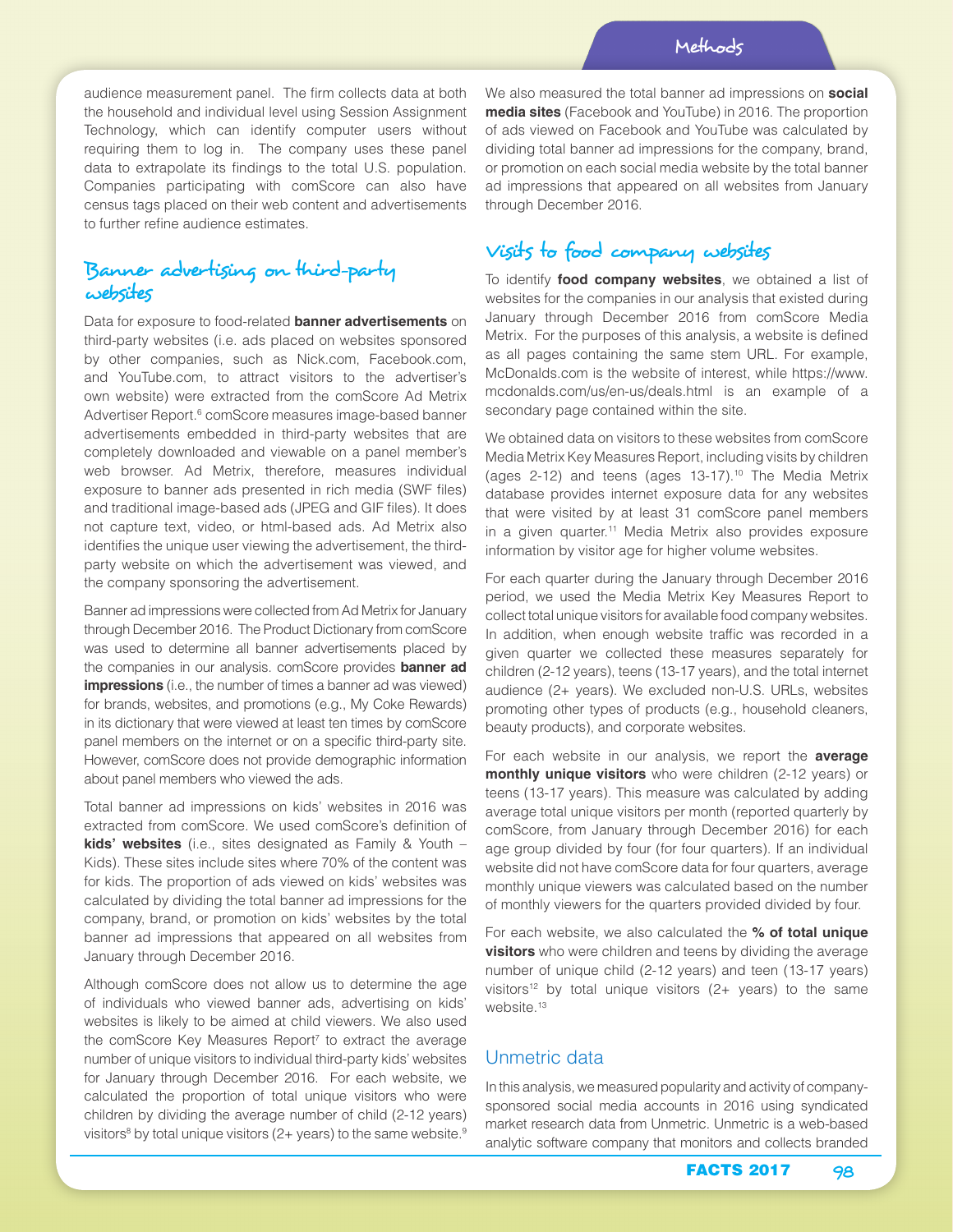social media content from over 100,000 brands.<sup>14</sup> We examined four social media platforms that are popular with children and teens: Facebook, Twitter, Instagram, and YouTube.15

Researchers entered the name of all companies and brands analyzed in this report into the Unmetric database to identify all social media accounts that were active on Facebook, Twitter, Instagram, and YouTube during January-December 2016. We then identified the primary U.S. account for each company or brand for analysis, excluding: 1) promotional accounts or accounts created for specific audiences (e.g. "Little Caesars Pizza Kit Fundraising Program" or "General Mills Cereal Coupons"); and 2) social media accounts in a language other than English or based outside the United States, with the exception of worldwide accounts that were the only ones available for the company or brand.

Finally, we conducted additional manual searches of social media platforms using the company and the brand as keywords to check for missing or incomplete data. If they identified an account that was active in 2016 but data were not available from Unmetric, the account name only is reported.

The following measures were obtained from the Unmetric database:

- **Facebook fans.** The number of users who "liked" the company's or brand's Facebook page as of December 31, 2016.
- **Facebook posts.** The total number of unique posts that the company or brand shared on its Facebook page in 2016.
- **Twitter followers.** The number of users who "followed" the company or brand on Twitter as of December 31, 2016.
- **Tweets.** The total number of tweets (excluding retweets and replies to users) posted by the company or brand on Twitter in 2016.
- **Instagram followers.** The number of users who "followed" the company or brand on Instagram as of December 31, 2016.
- **Instagram posts.** The total number of unique posts, such as images or videos, that the company or brand shared on its Instagram page in 2016.
- **YouTube video views.** The total number of views for the videos uploaded in 2016. A view is counted after a user has watched a video for approximately 30 seconds.
- **Uploaded YouTube videos.** The total number of new videos uploaded by the company or brand to its YouTube channel in 2016.

If an account was not active for the full-year 2016, the number of Facebook and Instagram posts and tweets were prorated to provide full-year equivalents. In addition, researchers identified all active social media accounts for individual brands and companies, and calculated the mean number of social media platforms per account. Medians and ranges were also calculated for each social media measure.

### **Companies and brands in the analyses**

To evaluate the companies and brands with food-related advertising directed to children, we used the list of all food, beverage, and restaurant companies with advertising spending in 2016 obtained from Nielsen. We first identified **CFBAI companies** that participated in the CFBAI as of July 2016, according to the program website.16 Within CFBAI companies, we further differentiated between **CFBAI companies with child-directed advertising** – those that have pledged to advertise only healthier dietary choices to children – from **CFBAI companies that did not engage in child-directed advertising** – those that pledged to not engage in child-directed advertising (for any of their products) as of January 2017.17 We also identified **CCAI companies** that belonged to the Children's Confection Advertising Initiative (CCAI) as of January 1, 2017 according to the program website.<sup>18</sup>

We then identified all brands from CFBAI companies with advertising spending in 2016. Using the CFBAI published list of products that may be in child-directed advertising as of July 2016,19 we differentiated CFBAI company brands into two categories: 1) **CFBAI listed brands** included brands with at least one individual product that participants indicated may be the subject of child-directed advertising; and 2) **CFBAI non-listed brands** included all other brands from CFBAI companies. There were no products from these brands on the CFBAI published list of products.

We also categorized CFBAI company brands into **CFBAI top-50 brands**, which included brands that ranked among the 50 brands advertised most to children on TV in 2016, and **CFBAI less-advertised brands**, for all other CFBAI company brands with advertising spending in 2016. CFBAI top-50 brands and CFBAI less-advertised brands include both listed and nonlisted brands.

Given the large number of food-related companies that did not participate in CFBAI or CCAI, we also identified subsets of **non-participating companies** with food, beverage, or restaurant brands for further analysis. **Non-participating top-50 companies** included all food, beverage, and restaurant companies that did not belong to the CFBAI or CCAI and had at least one top-50 brand in 2016 (i.e., one of the 50 brands with the highest number of TV advertisements viewed by 2- to 11-year-olds). A subset of non-participating top-50 companies was examined, **non-participating companies with childdirected brands**, which included companies with at least one brand that directed advertising to children in 2016, as evidenced by advertising on children's TV and ratios of ads viewed by children versus adults greater than 0.74 (i.e., the difference in amount of time spent watching TV by children vs. adults).

Finally, we identified a subset of non-participating companies that advertised products in healthier food and beverage categories to children: **non-participating companies with healthy brands**. These companies had at least one brand in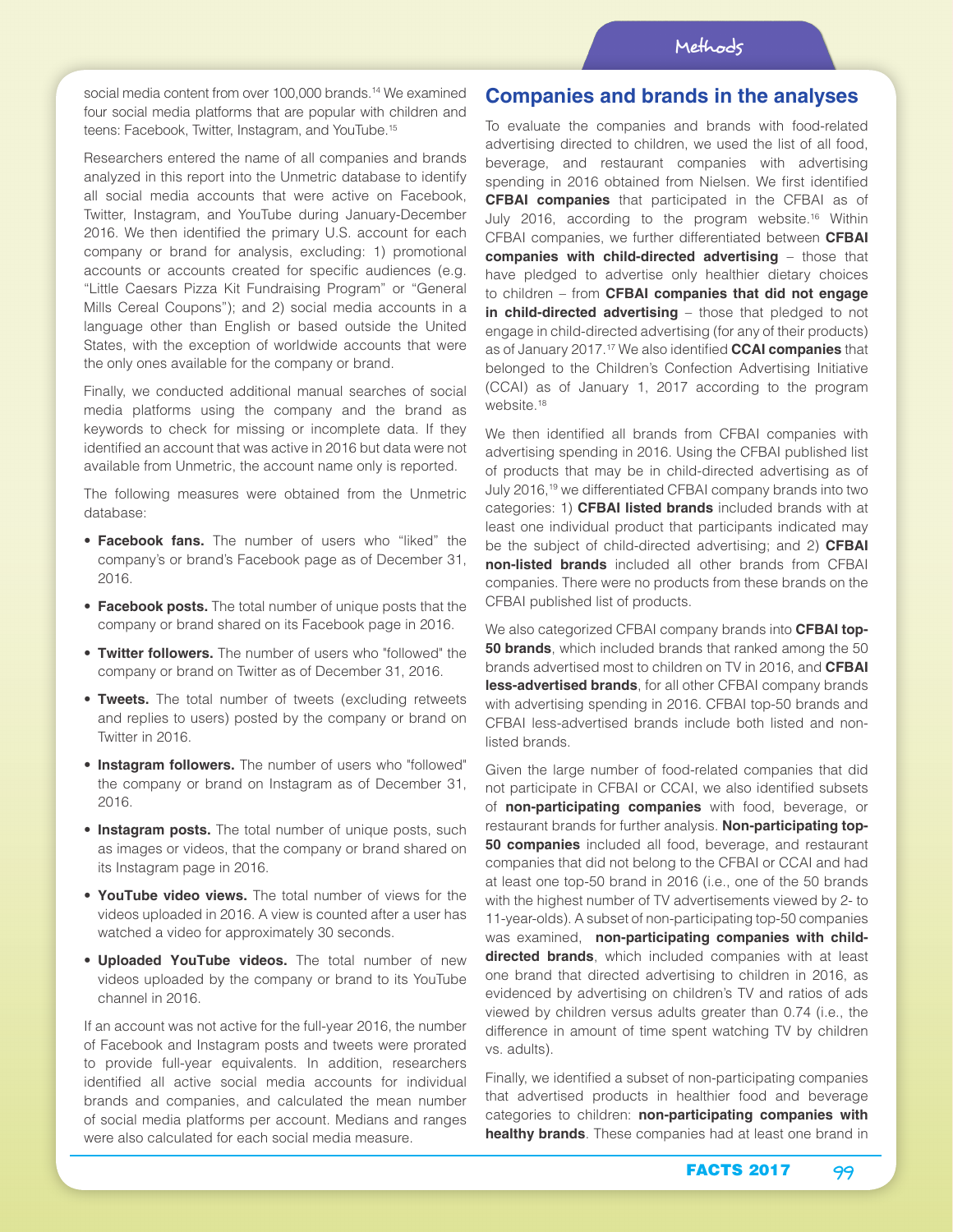the fruit, vegetable, dairy, plain water, or nut categories, and children (ages 2-11) saw on average 10 or more TV ads for the company in 2016.

## **Nutrition information**

We collected nutrition information for all packaged food and drink products offered by CFBAI listed brands, as well as products offered CFBAI non-listed brands that ranked among the top-50 most advertised to children under 12 in 2016. This analysis excluded fast food kids' meals from McDonald's and Burger King (the two participating fast food restaurants). We compiled a list of all products offered by the selected brands and collected nutrient and ingredient information between May and July 2017.<sup>20</sup> Additionally, we identified all products from CFBAI company brands that were included on the list of products that may be advertised to children published by the CFBAI in January 2017.<sup>21</sup>

When information for specific products was not available on company websites, we searched for the products at grocery and convenience stores in the Hartford, Connecticut area. If the products were not available at local stores, we called the companies at least two times to obtain nutrition and ingredient information. Based on these calls, we identified products that had been discontinued as of May 2017. These products are not included in our analysis. In some cases, nutrition information for products not available on company websites was obtained from the CFBAI pledge product information posted on the CFBAI program website.<sup>22</sup>

Complete nutrient content and ingredient lists for most products were available on company or brand websites, with the exception of The Kraft Heinz Company brands which were not available online for all products. Kraft representatives on the customer service phone number explained that the company's products are continually modified and the product package is the only reliable source of nutrition information. We were able to collect nutrition information for most Kraft Heinz brands from product packaging in local stores. However, none of the listed Lunchable products were available locally. For those products, colleagues in other states found the products and provided us with the nutrition information.

The nutrition information for packaged food and drinks in these analyses are reported per serving size as stated on products' nutrition facts panels. We also identified specific ingredients and the order they were listed on the nutrition facts panels.

The following nutrition content measures are reported by brand and category:

• **Nutrition information** refers to serving size (g), calories (kcal), total fat (g), saturated fat (g), total sugar (g), sodium (mg), fiber (g), and protein (g) per serving as provided on the product nutrition facts panel. Medians and ranges are reported.

- **Ingredient information** refers to the presence or absence of specific components of a product as indicated on the ingredient list on the nutrition facts panel.
- **Main ingredient** describes any ingredient listed as one of the first five components of a product as indicated on the ingredient list of the nutrition facts panel.
- Products with **added sugars** include products with any type of added sugar listed in the nutrition facts panel, including syrups (agave, corn, cane, brown rice, glucose, and high fructose corn), sugar, dextrose, sucrose, lactose, fructose, and honey. Grams of added sugars are not specified in the nutrition labels, therefore only total sugar content is reported in this analysis.
- Products with **non-nutritive sweeteners** include products with any type of sweetener that does not contribute a significant amount of calories, including acesulfame-K (Sweet One), aspartame (NeutraSweet), sucralose (Splenda), and stevia.

### Evaluation of nutritional quality

We used three nutrition standards to evaluate the nutritional quality of the food and drinks included in this report. We compared the nutrients and ingredients in each product to the CFBAI category-specific uniform nutrition criteria, the United States Department of Agriculture (USDA) Smart Snacks nutrition standards, and the Nutrition Profiling Index (NPI) score.<sup>23</sup>

The CFBAI category-specific uniform nutrition criteria and Smart Snacks nutrition standards set specific nutrition requirements that differ by food and beverage category. Both establish limits for the amount of energy, saturated fat, sodium, and sugar permitted for products in different categories and also set nutrient requirements or ingredients to encourage (e.g. ½ serving of whole grain, have vegetable as first ingredient). The NPI scoring system uses a nutrient profiling model to provide an overall nutrition score that ranges from 0 to 100. The model evaluates total calories and composition of both nutrients to limit and nutrients and food groups to encourage per 100g of product.

### CFBAI category-specific uniform nutrition criteria and Smart Snacks nutrition standards

In 2011, the CFBAI introduced the **CFBAI category-specific uniform nutrition criteria** to identify products that may be in child-directed advertising. These standards were to be fully implemented by  $2013.<sup>24</sup>$  The CFBAI conducted a review of the Dietary Guidelines for Americans 2010, third-party nutrition standards, and public health concerns to develop these criteria. Prior to 2011, each participating company had developed its own nutrition criteria for products that may be advertised to children.<sup>25</sup> The CFBAI category-specific uniform nutrition criteria classify food and drinks into 10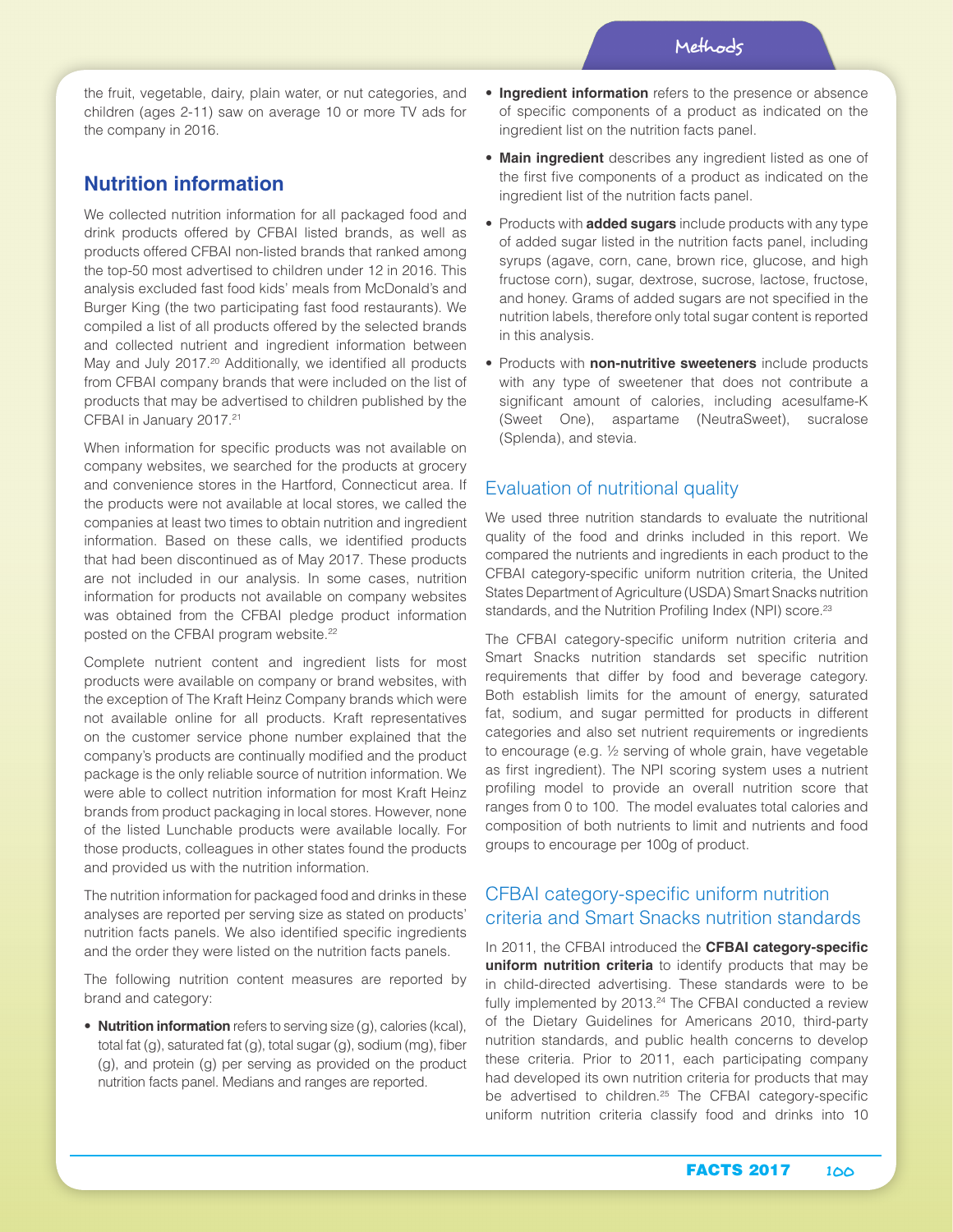main product categories, one of which has 4 subcategories, and each category or subcategory has its own nutrition standards. CFBAI nutrition criteria specify four nutrients to limit (calories, saturated fat, sodium, and total sugars) and nutrition components to encourage (e.g. 1 cup of dairy, 10% daily value of any essential nutrient) that vary by product category. Sugar-free mints and gum, fruit products without added sugars, vegetable products without added fats, and low sodium, water, and "low calorie" beverages are exempt from the nutrient criteria.

**Smart Snacks nutrition standards** were developed as part of the Healthy, Hunger-Free Kids Act passed by Congress in 2010. The USDA was directed to update nutrition standards for competitive foods sold in schools. Competitive foods are defined by the Centers for Disease Control and Prevention (CDC) as "foods sold or available in schools outside of federally reimbursable school meals programs."26 The Smart Snacks standards apply to foods sold in schools a la carte (in a cafeteria or dining hall), in a school store, and in vending machines during the school day.<sup>27</sup> The final regulations, often referred to as "Smart Snacks," went into effect in the 2014-15 school year.

Existing Smart Snacks standards specify six nutrients to limit: calories, sodium, total fat, saturated fat, trans fat, and total sugar. The standards set limits for total calories and sodium in a serving as packaged for sale, limits on total fat and saturated fat as a maximum percentage of total calories, and limits on sugar as a maximum percentage by weight. To qualify as Smart Snacks, products must contain 0 grams of trans fat (i.e., < 0.5 g per serving). Smart Snacks must also meet at least one of four criteria for nutrients to promote: they must be "whole grain-rich"; the first ingredient must be a fruit or vegetable; they must contain at least ¼ cup of fruit or vegetable; and/or they must contain at least 10% of the daily value of either calcium, potassium, vitamin D, or fiber.<sup>28</sup> The Smart Snacks standards also grant exceptions for canned and frozen fruits with no added ingredients and those that are packed in 100% juice, light syrup, or extra light syrup.<sup>29</sup> Exceptions to saturated fat and fat limits are also granted for nuts and low-fat cheese products.

**Tables A1** and **A2** compare the CFBAI category-specific uniform nutrition criteria to the Smart Snacks standards for specific categories. The Smart Snacks snack item category encompasses four CFBAI food categories (i.e. yogurts; cheese; grain, vegetable products, and items not in other

| <b>CFBAI category-specific uniform nutrition criteria</b>                          |                          |                  |                                      |            |                               | <b>USDA Smart Snacks nutrition standards</b> |                        |                         |                      |                             |                                                              |
|------------------------------------------------------------------------------------|--------------------------|------------------|--------------------------------------|------------|-------------------------------|----------------------------------------------|------------------------|-------------------------|----------------------|-----------------------------|--------------------------------------------------------------|
| Food<br>category                                                                   | <b>Serving</b><br>size** | Energy<br>(kcal) | <b>Saturated Sodium</b><br>fat $(g)$ | (mg)       | <b>Total</b><br>sugars<br>(g) | Food<br>category                             | Energy<br>(kcal)       | <b>Saturated</b><br>fat | fat                  | <b>Total Sodium</b><br>(mg) | Sugar                                                        |
| Juices*                                                                            | <b>LSS</b>               | $\leq 160$       | $\Omega$                             | $\leq 140$ | <b>No</b><br>added<br>sugars  | Juices*                                      | n/a                    | n/a                     | n/a                  | n/a                         | n/a                                                          |
| Yogurts and<br>yogurt-type<br>products                                             | 6 oz                     | $\leq 170$       | $\leq$ 2                             | $\leq 140$ | $\leq 23$                     | Snack<br>items                               | $\leq 200$<br>calories | $\leq 10\%$<br>kcal     | of total<br>calories | $\leq 200$                  | $\leq 35\%$<br>weight<br>from<br>total<br>sugars<br>in foods |
| Cheese and<br>cheese<br>products***                                                | <b>LSS</b>               | $\leq 80$        | $\leq 3$                             | $\leq 110$ | $\leq$ 2                      |                                              |                        |                         |                      |                             |                                                              |
| Grain, fruit and<br>vegetable<br>products, and<br>items not in<br>other categories | <b>LSS</b>               | $\leq 150$       | $\leq 1.5$                           | $\leq 290$ | $\leq 10$                     |                                              |                        |                         |                      |                             |                                                              |
|                                                                                    | <b>LSS</b>               | $>150 -$<br>200  | $\leq$ 2                             | $\leq$ 360 | $\leq 12$                     |                                              |                        |                         |                      |                             |                                                              |
| Seeds, nuts and 1 oz or<br>nut butters and<br>spreads***                           | 2 tbsp                   | $\leq$ 220       | $\leq 3.5$                           | $\leq 240$ | $\leq 4$                      |                                              |                        |                         |                      |                             |                                                              |
| Mixed dishes                                                                       | <b>LSS</b>               | $\leq 280$       | $≤2.5$                               | $\leq 540$ | $\leq 10$                     | Meal                                         | $\leq$ 350             | $\leq 10\%$             | $\leq 35\%$          | $\leq 480$                  | $\leq 35\%$                                                  |
| Main dishes<br>and entrées                                                         | <b>LSS</b>               | $\leq$ 350       | $\leq 10\%$<br>kcal                  | $\leq 600$ | $\leq 15$                     | Items                                        | calories               | kcal                    | of total<br>calories |                             | weight<br>from<br>total<br>sugars<br>in foods                |
| Small meals                                                                        | <b>LSS</b>               | $\leq 450$       | $\leq 10\%$<br>kcal                  | $\leq 600$ | $\leq$ 17 /<br>12             |                                              |                        |                         |                      |                             |                                                              |
| Meals (entrée)<br>and other items<br>including a<br>beverage                       | Meal                     | $\leq 600$       | $\leq 10\%$<br>kcal                  | $\leq 740$ | $\leq 20/$<br>15              |                                              |                        |                         |                      |                             |                                                              |

Table A1. Comparison of CFBAI category-specific uniform nutrition criteria and Smart Snacks nutrition standards for nutrients to limit

\* Includes 100% fruit juice and fruit juice with water added

\*\* LSS = listed serving size

\*\*\* Cheese and nuts are exempt from total fat and saturated fat limits

Source: CFBAI category-specific nutrition criteria<sup>31</sup> and Smart Snacks nutrition standards<sup>32</sup>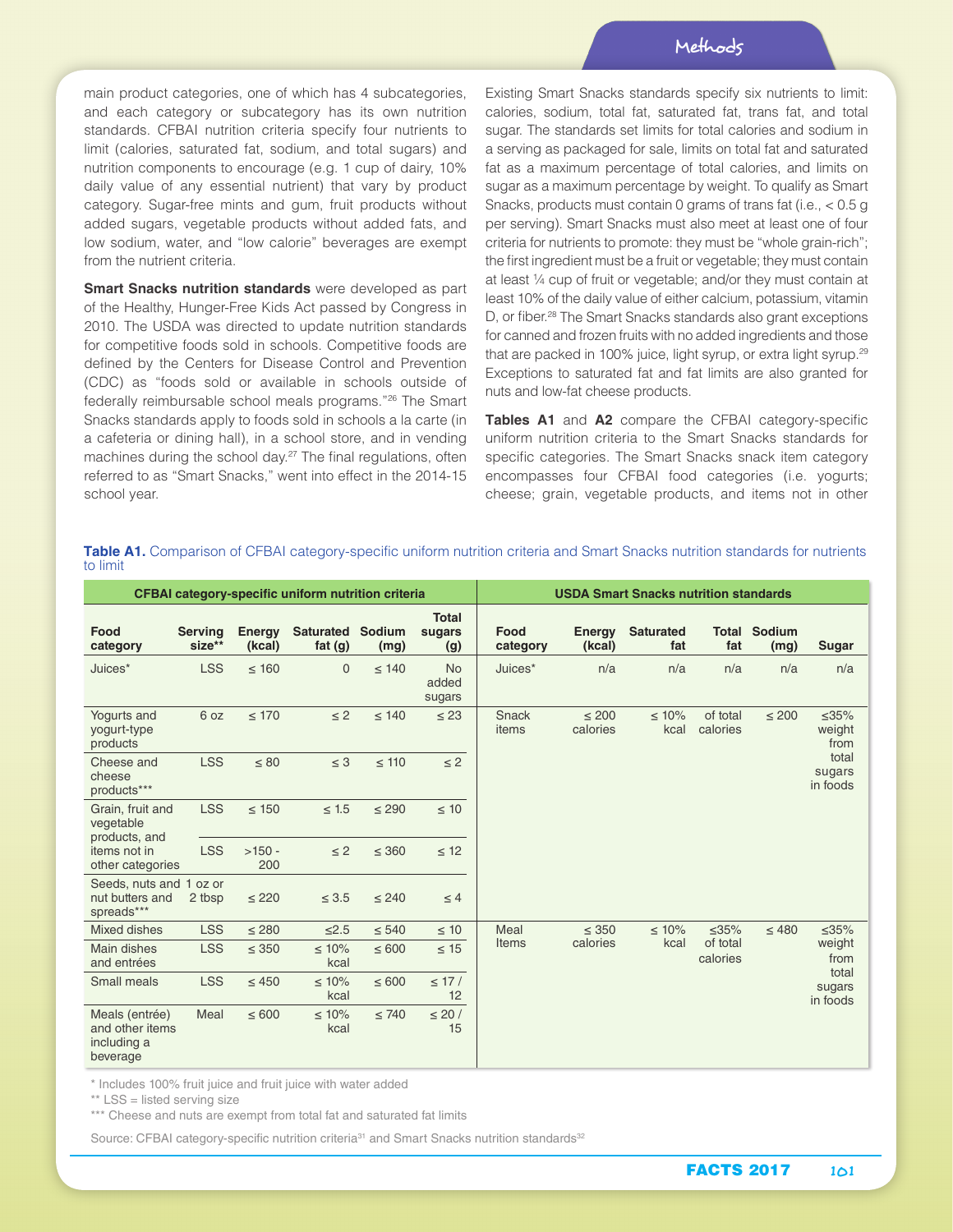**Table A2.** Comparison of CFBAI uniform category-specific nutrition criteria and Smart Snacks nutrition standards for ingredients to encourage

| CFBAI category-specific uniform nutrition criteria                           |                          | <b>USDA Smart Snacks nutrition standards</b>                                                                       |                      |                                                                                                                                                                                                                                                                                                                                    |  |  |
|------------------------------------------------------------------------------|--------------------------|--------------------------------------------------------------------------------------------------------------------|----------------------|------------------------------------------------------------------------------------------------------------------------------------------------------------------------------------------------------------------------------------------------------------------------------------------------------------------------------------|--|--|
| Food category                                                                | <b>Serving</b><br>size** | <b>Requirements</b>                                                                                                | <b>Food category</b> | <b>Requirements</b>                                                                                                                                                                                                                                                                                                                |  |  |
| Juices*                                                                      | <b>LSS</b>               | $\geq$ 1/2 c F/V juices                                                                                            | Juices*              | $\leq 8$ oz                                                                                                                                                                                                                                                                                                                        |  |  |
| Yogurts and yogurt-type<br>products                                          | 6 oz                     | $\geq$ 1/2 c dairy and $\geq$ 10%<br>DV calcium                                                                    | Snack<br>items       |                                                                                                                                                                                                                                                                                                                                    |  |  |
| Cheese and cheese products                                                   | <b>LSS</b>               | $\geq$ 1/2 c dairy equivalent<br>(provides $\geq 10\%$ DV calcium)                                                 |                      |                                                                                                                                                                                                                                                                                                                                    |  |  |
| Grain, fruit and vegetable<br>products, and items not in<br>other categories | <b>LSS</b>               | $\geq$ 1/2 serving of F/V/D/WG or<br>$\geq$ 10% DV of any essential<br>nutrient                                    |                      | Products must be whole grain-<br>rich; have as the first ingredient a                                                                                                                                                                                                                                                              |  |  |
| Seeds, nuts and nut butters<br>and spreads                                   | 1 oz or<br>2 tbsp        | $\geq$ 1 oz protein equivalent                                                                                     |                      | fruit, vegetable, dairy product or<br>protein food; or be a combination<br>food that contains at least 1/4 cup<br>of fruit or vegetable or contain<br>10% of the Daily Value (DV) of a<br>nutrient of public health concern<br>in the 2010 Dietary Guidelines for<br>Americans (calcium, potassium,<br>vitamin D or dietary fiber) |  |  |
| Mixed dishes                                                                 | <b>LSS</b>               | $\geq$ 1/2 serving of F/V/D/WG or<br>> 10% DV of two essential<br>nutrients                                        | Meal<br>items        |                                                                                                                                                                                                                                                                                                                                    |  |  |
| Main dishes and entrees                                                      | <b>LSS</b>               | ≥ 1 serving of F/V/D/WG or<br>$\geq$ 1/2 serving of F/V/D/WG and<br>> 10% DV of two essential<br>nutrients         |                      |                                                                                                                                                                                                                                                                                                                                    |  |  |
| Small meals                                                                  | <b>LSS</b>               | $\geq$ 1½ servings of F/V/D/WG or<br>$\geq$ 1 serving of F/V/D/WG and<br>> 10% DV of three essential<br>nutrients  |                      |                                                                                                                                                                                                                                                                                                                                    |  |  |
| Meals (entree) and other<br>items including a beverage                       | Meal                     | $\geq$ 2 servings of F/V/D/WG or<br>$\geq$ 1½ servings of F/V/D/WG and<br>> 10% DV of three essential<br>nutrients |                      |                                                                                                                                                                                                                                                                                                                                    |  |  |

\* Includes 100% fruit juice or vegetable and fruit/vegetable juice with water added \*\*LSS = listed serving size

Source: CFBAI category-specific nutrition criteria<sup>33</sup> and Smart Snacks nutrition standards<sup>34</sup>

categories; and nut butters). The Smart Snacks meal item category encompasses four CFBAI food categories (i.e. mixed dishes, main dishes and entrees, small meals and meals).

## Applying the CFBAI and Smart Snacks nutrition criteria

To apply the CFBAI nutrition criteria, we first classified products into the appropriate CFBAI food categories, using the notes section of the White Paper on CFBAI's Categoryspecific Uniform Nutrition Criteria as a guide.<sup>30</sup> However, was not readily apparent how to classify products in the "grain, fruit and vegetable products and items not in other categories" into category's two subcategories for different RACC sizes. In addition, correct assignment of products to the mixed dishes, main dishes and entrees, small meals, or meals categories was sometimes difficult to determine. When we could not determine the appropriate CFBAI product category, we looked at the specific company pledges to determine if the company indicated the category. Lastly, if those documents did not provide enough information to classify products, we compared the nutrition information of the listed products to the nutrition standards and assumed that listed products belonged to the category for which they

met the nutrition criteria. Subsequently, we compared the nutrition information from all the products included in this analysis and we determined which products exceeded the CFBAI nutrients to limit. We took a conservative approach and did not exclude any products that did not meet the CFBAI nutrition components to encourage.

In determining advertised products that meet the Smart Snacks standards, we examined the nutrients-to-limit criteria for calories, sodium, total fat, saturated fat, and total sugar. We estimated the nutrients-to-promote using the order of ingredients in the nutrition facts panel. For example, we assumed that products that listed whole grain flour before flour from refined grains would qualify as whole-grain rich. Products granted exemptions to the nutrients-to-limit criteria (e.g., reduced fat cheese, nuts, and some fruit) were also granted exemptions in this report.

The nutrition information for Kraft Macaroni & Cheese products posed a particular issue for the CFBAI and Smart Snacks standards. The nutrition facts panel provided weight and nutrition information for the uncooked macaroni and unprepared cheese sauce mix as well as for the prepared mix. However, preparation instructions for different varieties varied in the amount and type of milk and butter or margarine